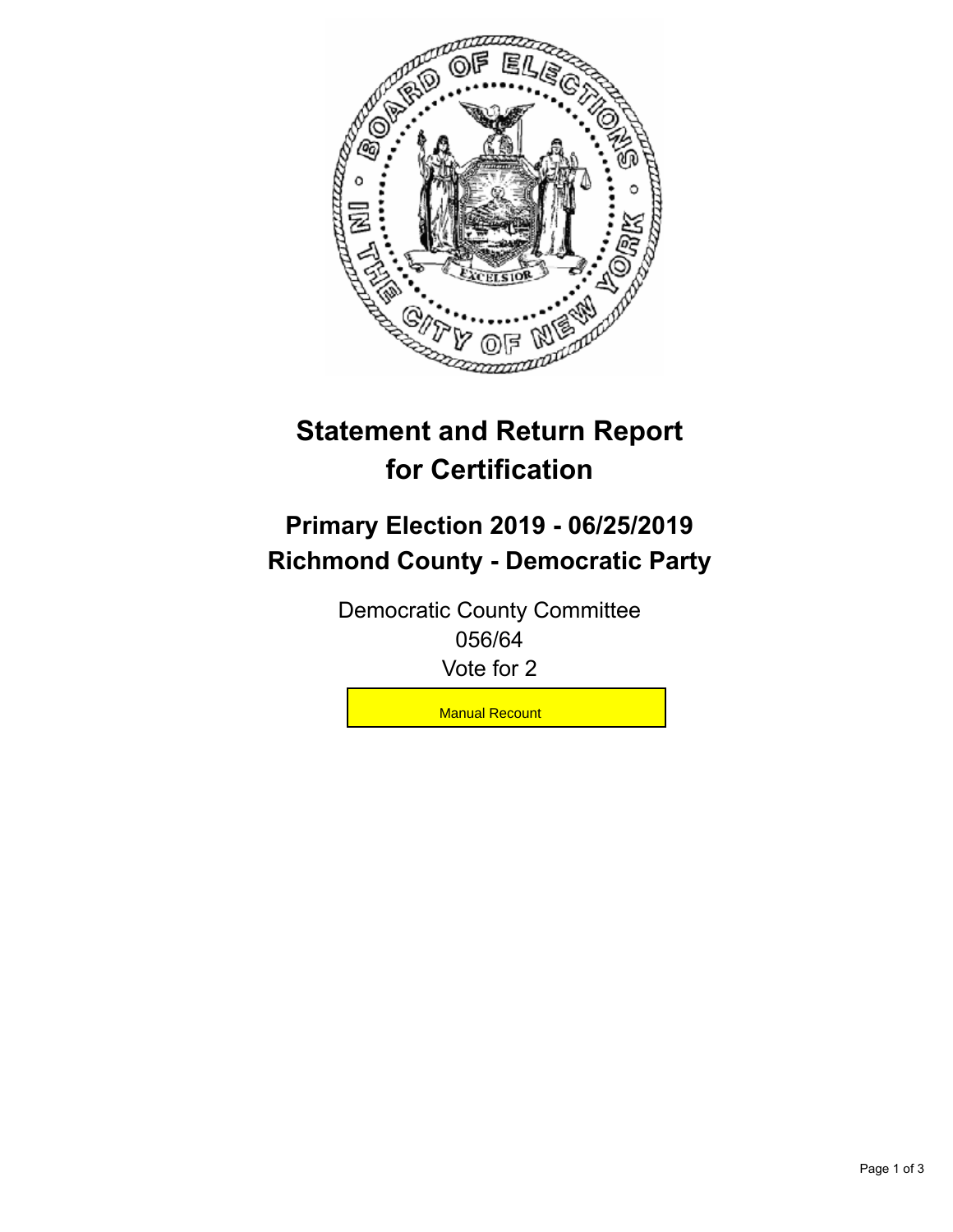

## **Assembly District 64**

| <b>PUBLIC COUNTER</b>                                    | 10             |
|----------------------------------------------------------|----------------|
| <b>MANUALLY COUNTED EMERGENCY</b>                        | 0              |
| ABSENTEE / MILITARY                                      | 2              |
| <b>AFFIDAVIT</b>                                         | 0              |
| <b>Total Ballots</b>                                     | 12             |
| Less - Inapplicable Federal/Special Presidential Ballots | 0              |
| <b>Total Applicable Ballots</b>                          | 12             |
| ANDREW T. LENNING                                        | 9              |
| JOSEPHINE A. SPADARO                                     | 6              |
| ANGEL C. ROMAN                                           | $\overline{2}$ |
| <b>Total Votes</b>                                       | 17             |
| Unrecorded                                               | 7              |